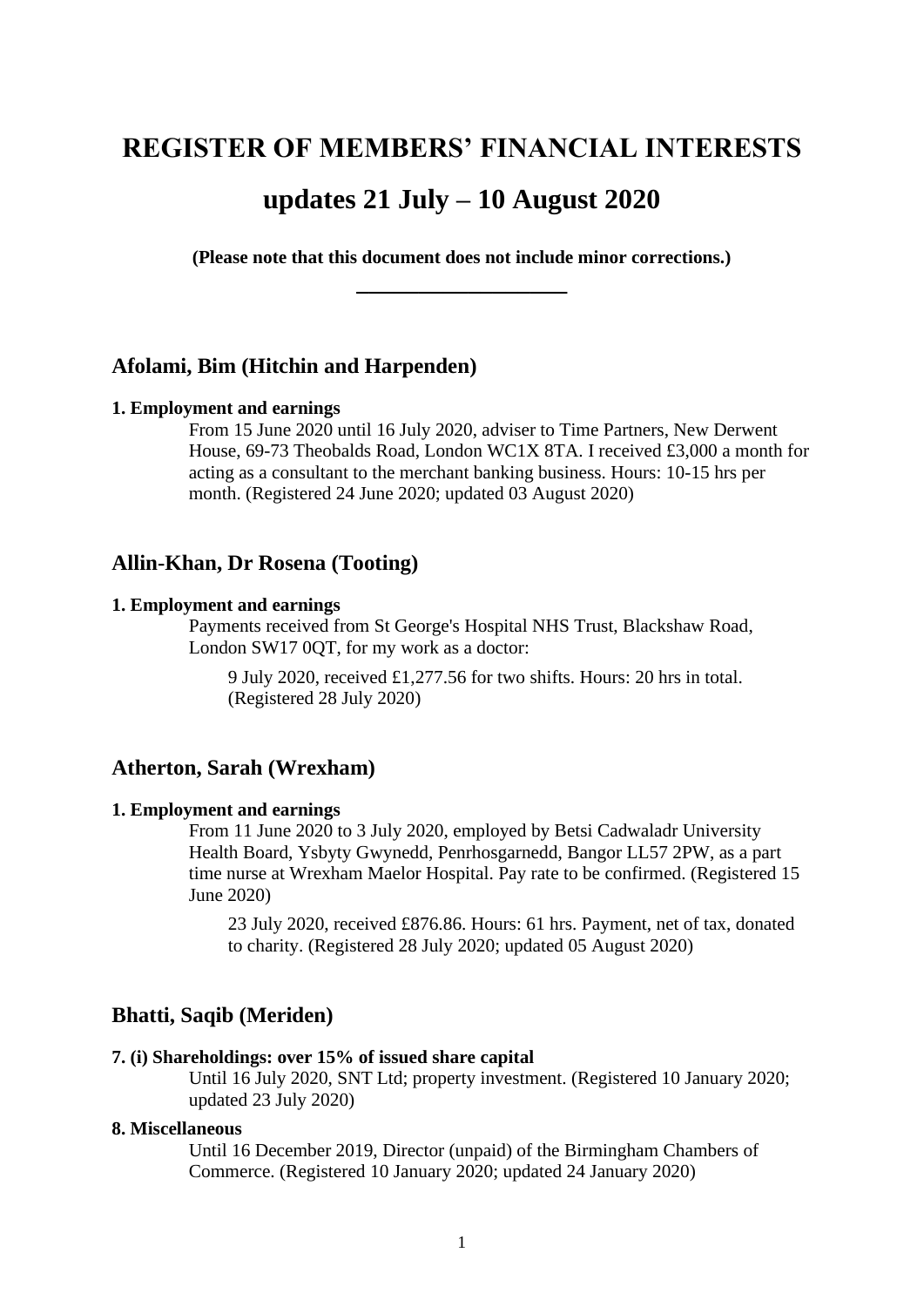Until 7 January 2020, Director (unpaid) of CSR City Ltd, company set up to engage in corporate social responsibility in the West Midlands. (Registered 10 January 2020; updated 24 January 2020)

### **Bone, Mr Peter (Wellingborough)**

#### **1. Employment and earnings**

Fees for completing surveys for IPSOS Mori, 3 Thomas More Square, London E1W 1YW:

Received £250 on 5 August 2020 for a survey completed on 21 July 2020. Hours: 1 hr 20 mins. (Registered 05 August 2020)

Fees for completing surveys for YouGov, 50 Featherstone Street, London EC1Y  $8RT$ :

Received £100 on 3 August 2020 for a survey completed on 19 June 2020. Hours: 30 mins. (Registered 04 August 2020)

# **Brady, Sir Graham (Altrincham and Sale West)**

#### **1. Employment and earnings**

Payments from Primary Access and Research, 14 Old Queen Street, London SW1H 9HP:

22 July 2020, received £500 for an interview on 9 July 2020. Hours: 2 hrs. (Registered 24 July 2020)

### **Brereton, Jack (Stoke-on-Trent South)**

#### **1. Employment and earnings**

Payments from YouGov, 50 Featherstone Street, London EC1Y 8RT, for surveys:

24 June 2020, received £110. Hours: 1 hr. (Registered 27 July 2020)

14 May 2020, received £200 from Ipsos MORI, 3 Thomas More Square, London E1W 1YW, for a survey. Hours: 1 hr. (Registered 27 July 2020)

# **Bruce, Fiona (Congleton)**

#### **1. Employment and earnings**

Fiona Bruce and Co LLP; solicitors practice. Address: Justice House, 3 Grappenhall Rd, Stockton Heath, Warrington WA4 2AH. Consultancy fees received:

30 June 2020, received £5,000. Hours: 6 hrs. (Registered 22 July 2020)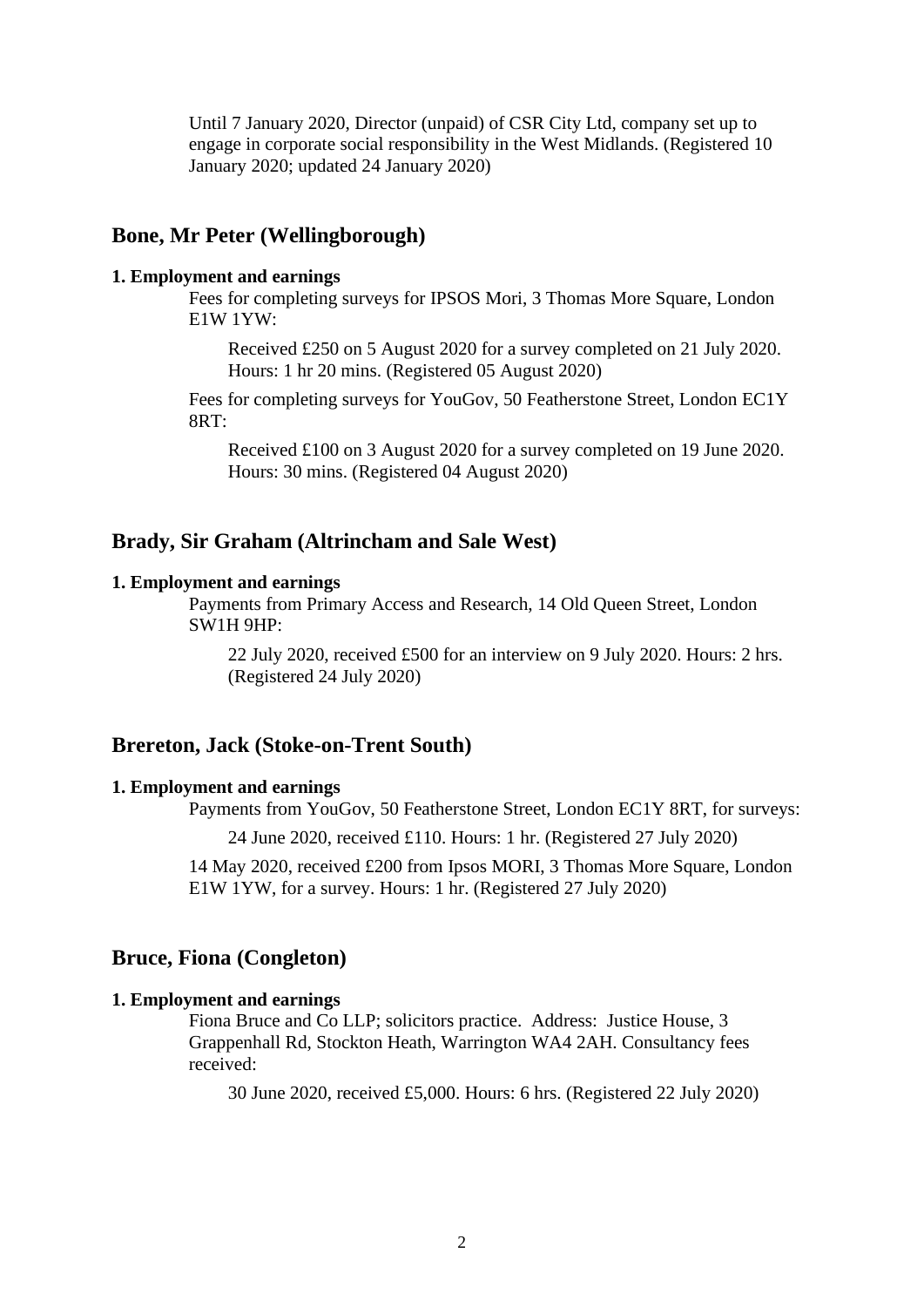# **Bryant, Chris (Rhondda)**

#### **1. Employment and earnings**

Payments for articles from the Telegraph Media Group, 111 Buckingham Palace Road, London SW1W 0DT:

24 July 2020, received £250. Hours: 1 hr. (Registered 24 July 2020)

### **Buchan, Felicity (Kensington)**

# **2. (a) Support linked to an MP but received by a local party organisation or indirectly via a central party organisation**

Name of donor: Alejandro Russo Address of donor: private Amount of donation or nature and value if donation in kind: £2,000 Donor status: individual (Registered 27 July 2020)

# **Cairns, Alun (Vale of Glamorgan)**

### **1. Employment and earnings**

Payments received from YouGov plc, 50 Featherstone St, London EC1Y 8RT, for completing opinion surveys:

31 July 2020, received £200 (two payments of £100). Hours: 1.5 hrs in total. (Registered 10 August 2020)

### **Collins, Damian (Folkestone and Hythe)**

#### **8. Miscellaneous**

From 20 July 2020 until further notice, unpaid board member of the Center for Countering Digital Hate, a not for profit NGO headquartered in London that seeks to disrupt the architecture of online hate and misinformation. This involves a commitment of 2 hrs per month. (Registered 22 July 2020)

### **Courts, Robert (Witney)**

#### **1. Employment and earnings**

Payments received for my work at the bar of England and Wales, all done before my election. All earnings in this capacity were received subject to deductions for the costs of my chambers:

21 July 2020, received £150 plus VAT from Co-Operative Legal Services, Aztec 650, Aztec West, Almondsbury, Bristol BS32 4TD. (Registered 21 July 2020)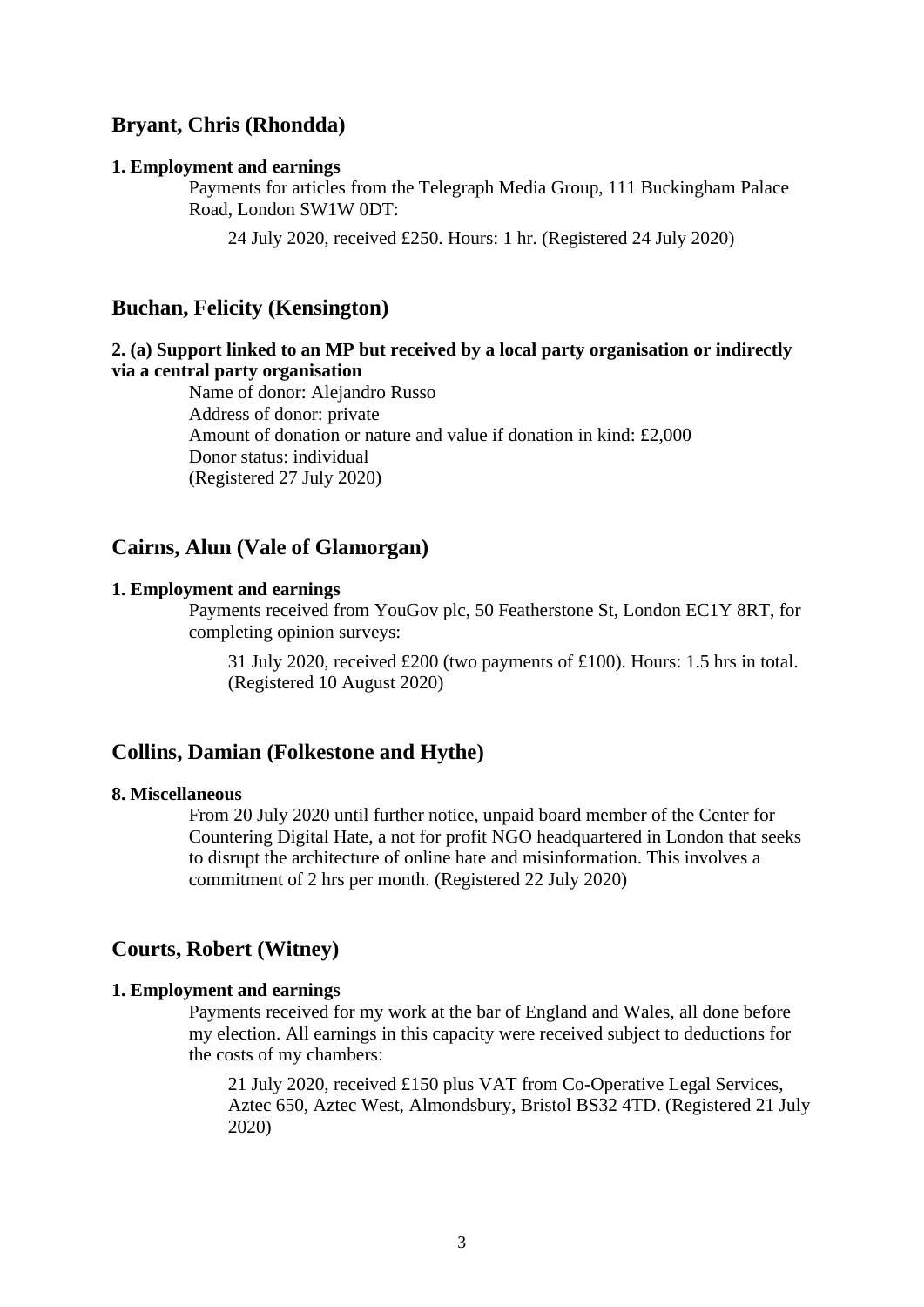# **Davey, Sir Edward (Kingston and Surbiton)**

**2. (b) Any other support not included in Category 2(a)** Name of donor: Michael Frohlich Address of donor: private Amount of donation or nature and value if donation in kind: £1,000 towards my campaign for leadership of the Liberal Democrat party Date received: 4 June 2020 Date accepted: 28 June 2020 Donor status: individual (Registered 23 July 2020) Name of donor: Ashton Care Homes Ltd Address of donor: 14 Highbury Road, London SW19 7PR Amount of donation or nature and value if donation in kind: £2,000 towards my campaign for leadership of the Liberal Democrat party Date received: 29 June 2020 Date accepted: 19 July 2020 Donor status: company, registration 9140646 (Registered 23 July 2020) Name of donor: Michael Frohlich Address of donor: private Amount of donation or nature and value if donation in kind: £2,000 towards my campaign for leadership of the Liberal Democrat party Date received: 1 July 2020 Date accepted: 4 July 2020 Donor status: individual (Registered 23 July 2020) Name of donor: John Hemming Address of donor: private Amount of donation or nature and value if donation in kind: £5,000 towards my campaign for leadership of the Liberal Democrat party Date received: 26 June 2020 Date accepted: 22 July 2020 Donor status: individual (Registered 31 July 2020) Name of donor: George G Brown Address of donor: private Amount of donation or nature and value if donation in kind: £13,800 towards my campaign for leadership of the Liberal Democrat party Date received: 29 June 2020 Date accepted: 22 July 2020 Donor status: individual (Registered 31 July 2020)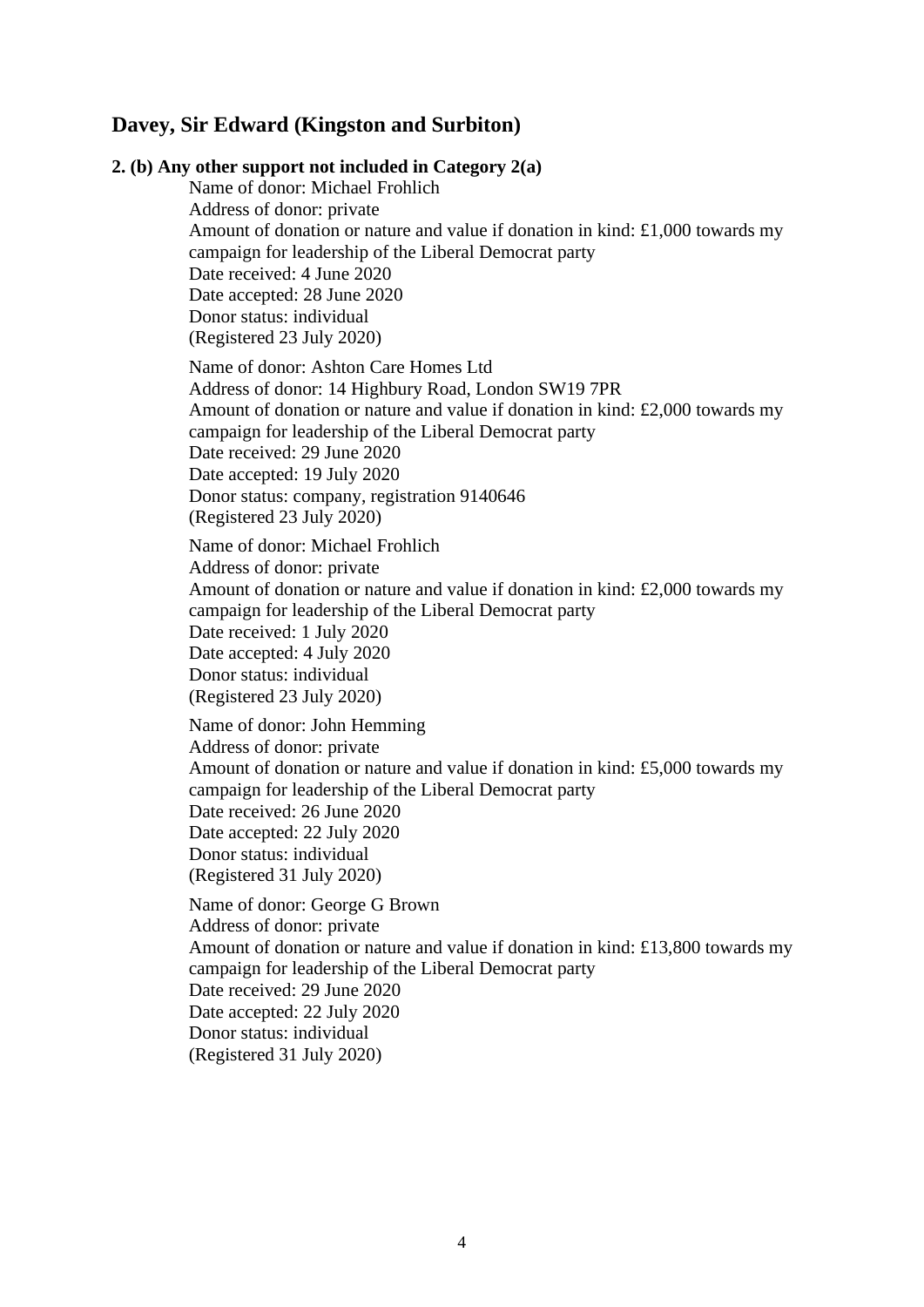Name of donor: Michael Young Address of donor: private Amount of donation or nature and value if donation in kind: £2,000 towards my campaign for leadership of the Liberal Democrat party Date received: 29 June 2020 Date accepted: 22 July 2020 Donor status: individual (Registered 31 July 2020) Name of donor: Richard Duncalf Address of donor: private Amount of donation or nature and value if donation in kind: £7,500 towards my campaign for leadership of the Liberal Democrat party Date received: 30 June 2020 Date accepted: 22 July 2020 Donor status: individual (Registered 31 July 2020) Name of donor: Laurence Robert Address of donor: private Amount of donation or nature and value if donation in kind: £10,000 towards my campaign for leadership of the Liberal Democrat party Date received: 30 June 2020 Date accepted: 22 July 2020 Donor status: individual (Registered 31 July 2020) Name of donor: Richard Carter Address of donor: private Amount of donation or nature and value if donation in kind: £2,000 towards my campaign for leadership of the Liberal Democrat party Date received: 25 June 2020 Date accepted: 23 July 2020 Donor status: individual (Registered 31 July 2020) Name of donor: Simon Curtis Address of donor: private Amount of donation or nature and value if donation in kind: £5,000 towards my campaign for leadership of the Liberal Democrat party Date received: 25 June 2020 Date accepted: 23 July 2020 Donor status: individual (Registered 31 July 2020) Name of donor: David Stevens Address of donor: private Amount of donation or nature and value if donation in kind: £13,800 towards my campaign for leadership of the Liberal Democrat party Date received: 4 July 2020 Date accepted: 1 August 2020 Donor status: individual (Registered 10 August 2020)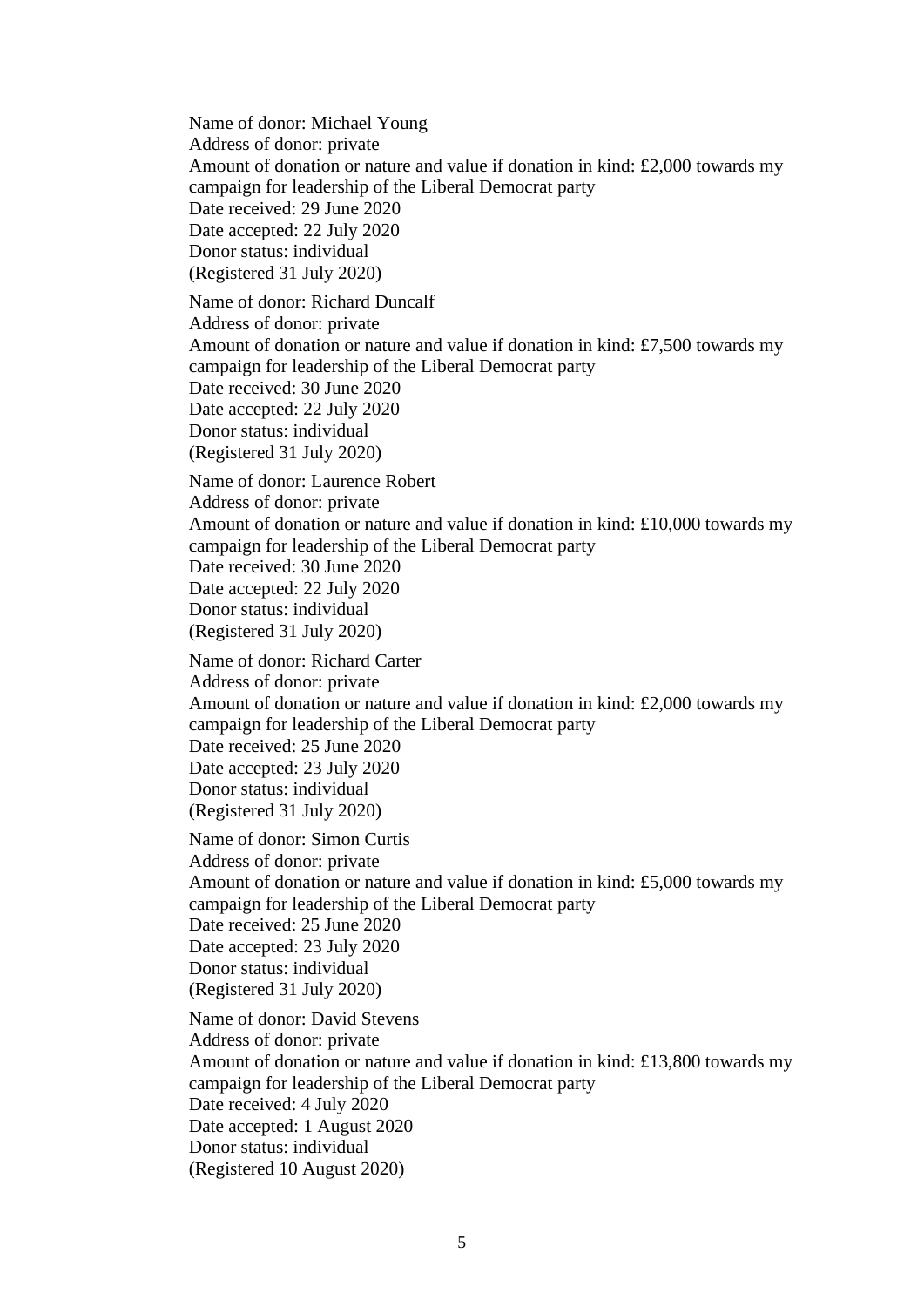Name of donor: Elizabeth Desmond Address of donor: private Amount of donation or nature and value if donation in kind: £5,000 towards my campaign for leadership of the Liberal Democrat party Date received: 5 July 2020 Date accepted: 1 August 2020 Donor status: individual (Registered 10 August 2020) Name of donor: Michael Frohlich Address of donor: private Amount of donation or nature and value if donation in kind: £1,000 towards my campaign for leadership of the Liberal Democrat party Date received: 9 July 2020 Date accepted: 1 August 2020 Donor status: individual (Registered 10 August 2020) Name of donor: DCD London & Mutual Address of donor: 90 Long Acre, London WC2E 9RA Amount of donation or nature and value if donation in kind: £5,000 towards my campaign for leadership of the Liberal Democrat party Date received: 10 July 2020 Date accepted: 1 August 2020 Donor status: company, registration 02896868 (Registered 10 August 2020) Name of donor: Michael Frohlich Address of donor: private Amount of donation or nature and value if donation in kind: £2,000 towards my campaign for leadership of the Liberal Democrat party Date received: 29 July 2020 Date accepted: 1 August 2020 Donor status: individual (Registered 10 August 2020)

# **Davis, Mr David (Haltemprice and Howden)**

### **1. Employment and earnings**

From 1 January 2019, external advisor to JCB, Rocester ST14 5J. I consulted ACoBA about this appointment. (Registered 10 January 2019)

3 August 2020, received £5,000 plus VAT for June 2020 (final payment). Hours: 1.6 hrs. (Registered 03 August 2020)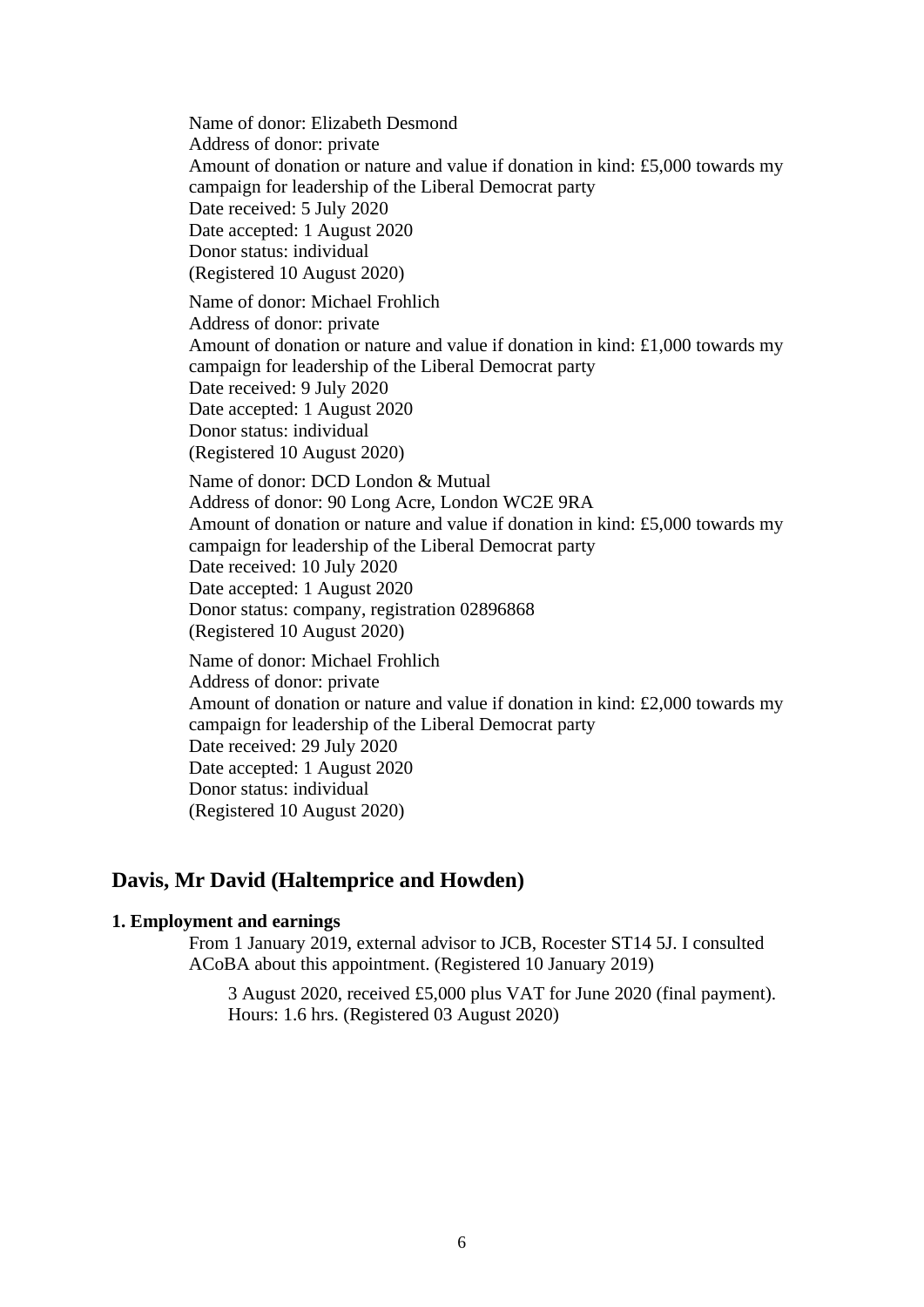# **Dodds, Anneliese (Oxford East)**

#### **1. Employment and earnings**

Payments from the Authors' Licensing and Collecting Society (ALCS), Fifth Floor, Shackleton House, 4 Battle Bridge Lane, London SE1 2HX, for use of previously published articles and works:

26 March 2020, received £215.62. Hours: none since my election to Parliament. (Registered 30 July 2020)

# **Dowd, Peter (Bootle)**

#### **1. Employment and earnings**

Payments from YouGov, 50 Featherstone Street, London EC1V 8RT, for opinion surveys:

17 February 2020, received £110. Hours: 45 mins. (Registered 10 August 2020)

21 April 2020, received £100. Hours: 45 mins. (Registered 10 August 2020)

31 July 2020, received £100. Hours: 45 mins. (Registered 10 August 2020)

### **Duddridge, James (Rochford and Southend East)**

**6. Land and property portfolio: (i) value over £100,000 and/or (ii) giving rental income of over £10,000 a year**

> From 1 July 2020, a residential property in London, jointly owned with my wife: (i) and (ii). (Registered 24 July 2020)

# **Duncan Smith, Sir Iain (Chingford and Woodford Green)**

### **1. Employment and earnings**

Payments for articles in the Sun Newspaper, from News UK and Ireland, 1 London Bridge Street, London SE1 9GF:

25 March 2020, received £500 for an article published on 8 March 2020. Hours: 4 hrs. (Registered 30 July 2020)

10 June 2020, received £800 for two articles (£400 each), published on 19 April 2020 and 18 May 2020. Hours: 8 hrs in total (4 hrs per article). (Registered 30 July 2020)

Payments for articles in the Daily and Sunday Mail, 2 Derry Street, London W8  $5TT$ :

18 June 2020, received £1,350 for two articles, published on 29 March 2020  $(£900)$  and 12 April 2020  $(£450)$ . Hours: 8 hrs in total  $(4 \text{ hrs per article})$ . (Registered 28 July 2020)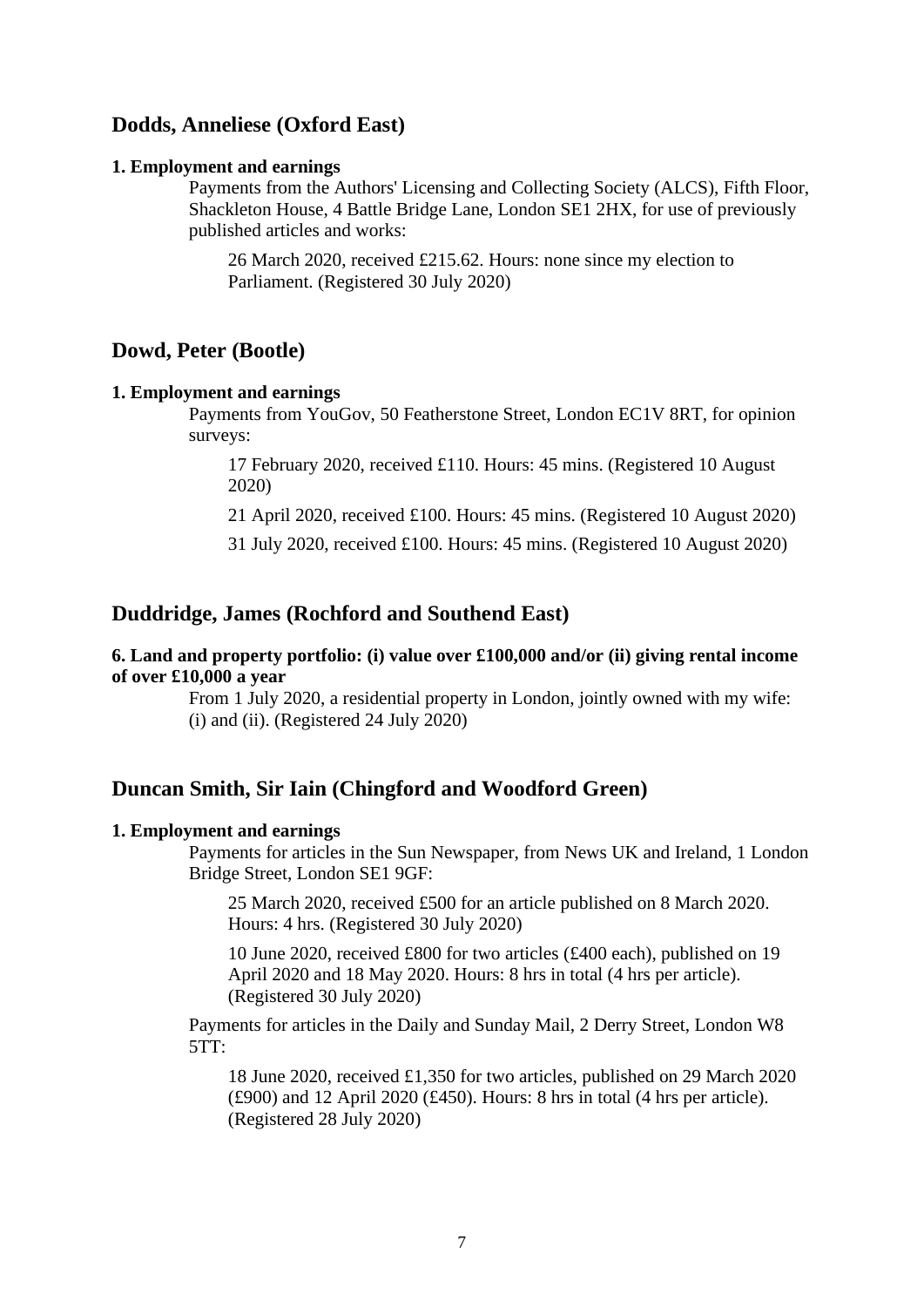Payments for articles in the Daily Telegraph and Sunday Telegraph, 111 Buckingham Palace Rd, London SW1W 0DT:

21 April 2020, received £125 for an article published on 1 April 2020. Hours: 4 hrs. (Registered 28 July 2020)

4 June 2020, received £270 for an article published on 25 April 2020. Hours: 4 hrs. (Registered 28 July 2020)

15 June 2020, received £200 for an article published on 3 March 2020. Hours: 4 hrs. (Registered 28 July 2020)

15 June 2020, received £200 for an article published on 4 May 2020. Hours: 4 hrs. (Registered 28 July 2020)

15 June 2020, received £200 for an article published on 22 May 2020. Hours: 4 hrs. (Registered 28 July 2020)

# **Dunne, Philip (Ludlow)**

#### **1. Employment and earnings**

From 1 July 2020, Non-Executive Director of Reaction Engines Ltd (engineering technology developer), Building F5, Culham Science Centre, Abingdon OX14 3DB. Until further notice, I receive £1,333 a month. Hours: 4 hrs per month. (Registered 21 July 2020)

### **Eastwood, Mark (Dewsbury)**

#### **3. Gifts, benefits and hospitality from UK sources**

Name of donor: Richard Gower Address of donor: private Amount of donation or nature and value if donation in kind: A painting for display at the constituency office, valued at £1,000 by the donor Date received: 17 July 2020 Date accepted: 17 July 2020 Donor status: individual (Registered 10 August 2020)

### **Gray, Neil (Airdrie and Shotts)**

#### **1. Employment and earnings**

Payment from Ipsos MORI, 3 Thomas More Square, London E1W 1YW, for opinion surveys:

Payment of £250 expected for a survey completed on 21 July 2020. Hours: 75 mins. (Registered 06 August 2020)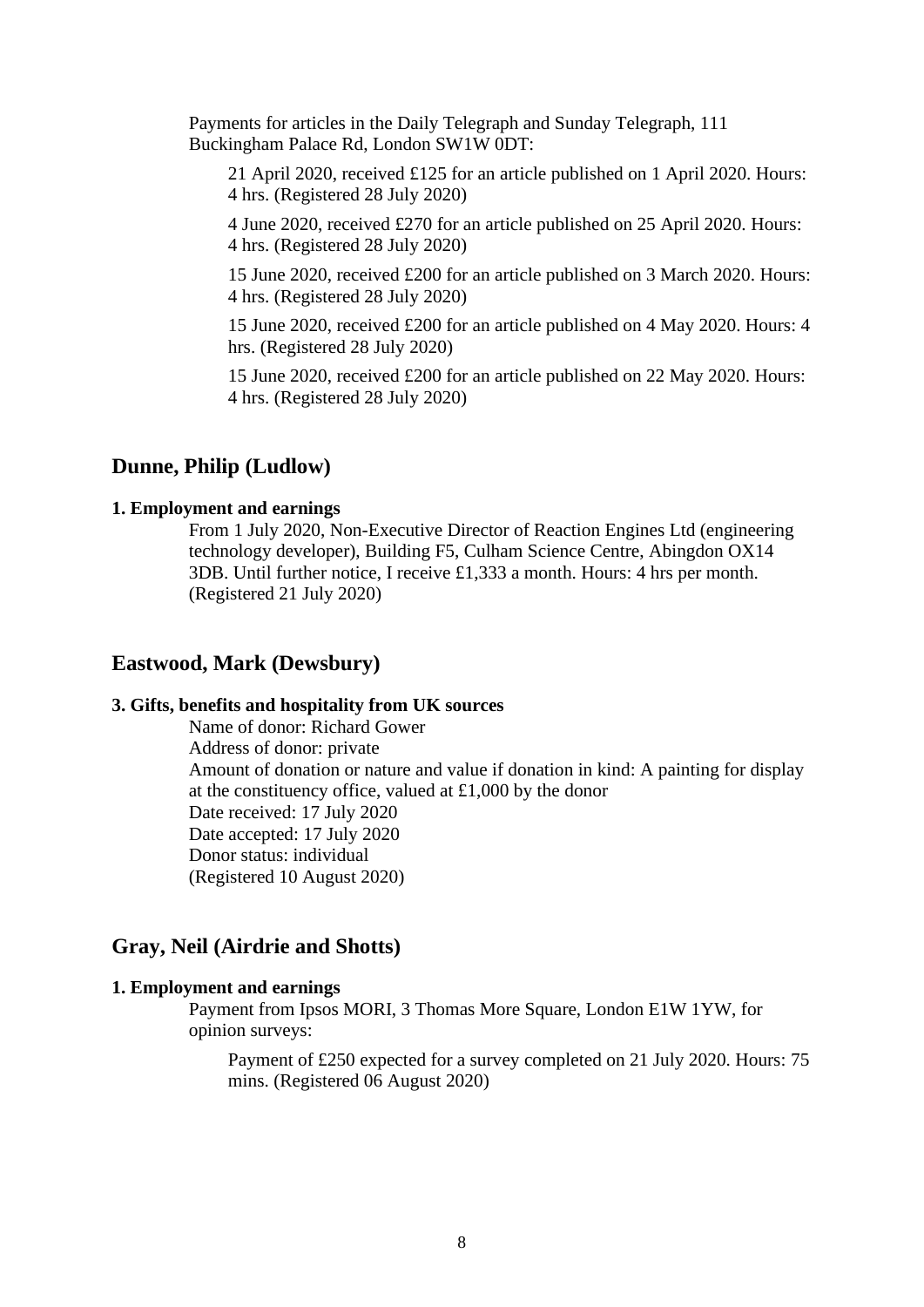# **Green, Damian (Ashford)**

#### **1. Employment and earnings**

22 July 2020, received £500 from News UK, 1 London Bridge Street, London SE1 9GF, for an article for the Sun on Sunday. Hours: 2 hrs. (Registered 05 August 2020)

# **Harrison, Trudy (Copeland)**

### **2. (a) Support linked to an MP but received by a local party organisation or indirectly via a central party organisation**

Name of donor: Stalbury Trustees Address of donor: 31 Hill Street, London W1J 4LS Amount of donation or nature and value if donation in kind: £5,000 Donor status: company, registration 01430799 (Registered 22 July 2020)

# **Hendry, Drew (Inverness, Nairn, Badenoch and Strathspey)**

#### **1. Employment and earnings**

Payments from Savanta ComRes, 3 Melville Street, Edinburgh EH3 7PE, for completing surveys:

28 January 2020, received £75. Hours: 20 mins. (Registered 07 August 2020) 10 February 2020, received £75. Hours: 20 mins. (Registered 07 August 2020)

6 April 2020, received £75. Hours: 20 mins. (Registered 07 August 2020)

13 May 2020, received £75. Hours: 20 mins. (Registered 07 August 2020)

28 July 2020, received £75. Hours: 20 mins. (Registered 07 August 2020)

4 August 2020, received £75. Hours: 20 mins. (Registered 07 August 2020)

# **Holloway, Adam (Gravesham)**

#### **1. Employment and earnings**

28 July 2020, received £250 from Ipsos MORI, 3 Thomas More St, London E1W 1YW, for a survey. Hours: 1 hr. (Registered 30 July 2020)

# **Hudson, Dr Neil (Penrith and The Border)**

#### **1. Employment and earnings**

Payment of £900 expected from DMG Media Ltd/Associated Newspapers Ltd, Northcliffe House, 2 Derry St, Kensington, London W8 5TT, for an article written for the Mail on Sunday on 28 June 2020. Hours: 3 hrs. (Registered 21 July 2020)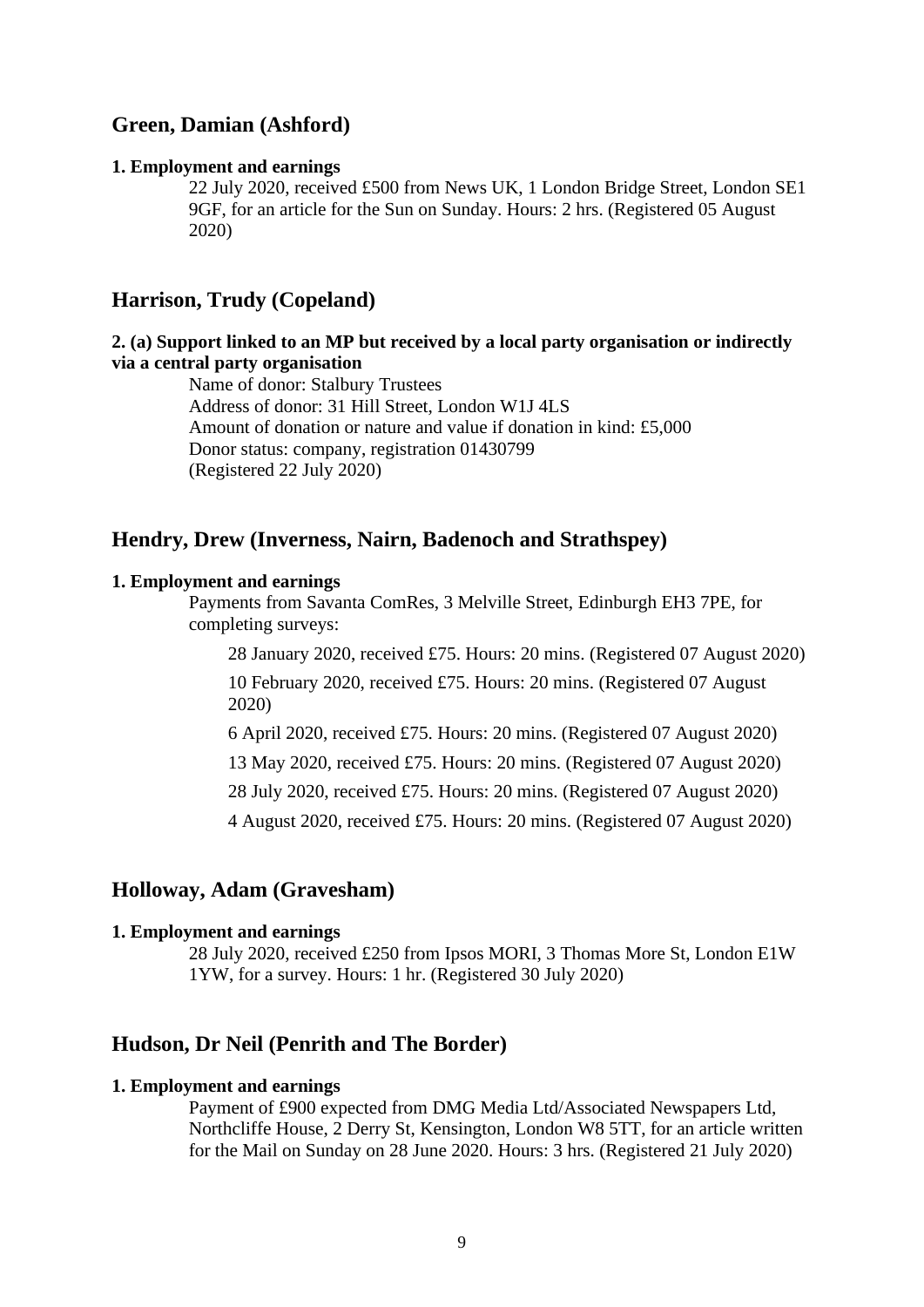# **Hunt, Jane (Loughborough)**

#### **8. Miscellaneous**

From 12 December 2019 until 23 July 2020, a director of Love Loughborough Ltd. This was an unpaid position. (Registered 09 January 2020; updated 23 July 2020)

From 12 December 2019 until 2 March 2020, a trustee of Loughborough Welfare Trust. This was an unpaid position. (Registered 09 January 2020; updated 02 March 2020)

### **Jarvis, Dan (Barnsley Central)**

#### **1. Employment and earnings**

5 August 2020, received £250 from Ipsos MORI, 3 Thomas More Square, London E1W 1YW, for completion of a survey on 23 July 2020. Hours: 1 hr 10 mins. (Registered 10 August 2020)

### **Jayawardena, Mr Ranil (North East Hampshire)**

#### **1. Employment and earnings**

Clients of Ringshall Ltd, of which I was a director until 5 August 2020:

PepTcell Ltd, 100 Fetter Lane, London EC4A 1BN; a pharmaceutical company. From 6 September 2017 until 5 August 2020, in return for providing a Non-Executive Director for approximately four days a year, Ringshall Ltd received share options valued at £20,000, paid in quarterly tranches, each with a value of £5,000. Additionally, in return for providing an expected four days of strategic consultancy, Ringshall Ltd received share options valued at £20,000, each day with a value of £5,000. I was appointed as the Non-Executive Director of PepTcell Ltd and provided the strategic consultancy personally. (Registered 26 September 2017; updated 05 August 2020)

TrustMark (2005) Limited, The Square, Basing View, Basingstoke, Hampshire RG21 4EB; a not-for-profit consumer protection social enterprise. From 26 September 2018 until 5 August 2020, in return for providing a Chairman for approximately four days a month, Ringshall Ltd received payment of £650 per day, plus reasonable expenses incurred. I was appointed as the Chairman of TrustMark (2005) Ltd and undertook introductory meetings since 9 August 2018. (Registered 23 August 2018; updated 03 June 2020 and 05 August 2020)

#### **8. Miscellaneous**

Until 5 August 2020, unremunerated Director of Ringshall Ltd. (Registered 05 June 2015; updated 05 August 2020)

From 15 January 2019 until 5 August 2020, unremunerated Director of Ringshall (No. 2) Ltd; an inactive company wholly owned by Ringshall Ltd. (Registered 15 January 2019; updated 05 August 2020)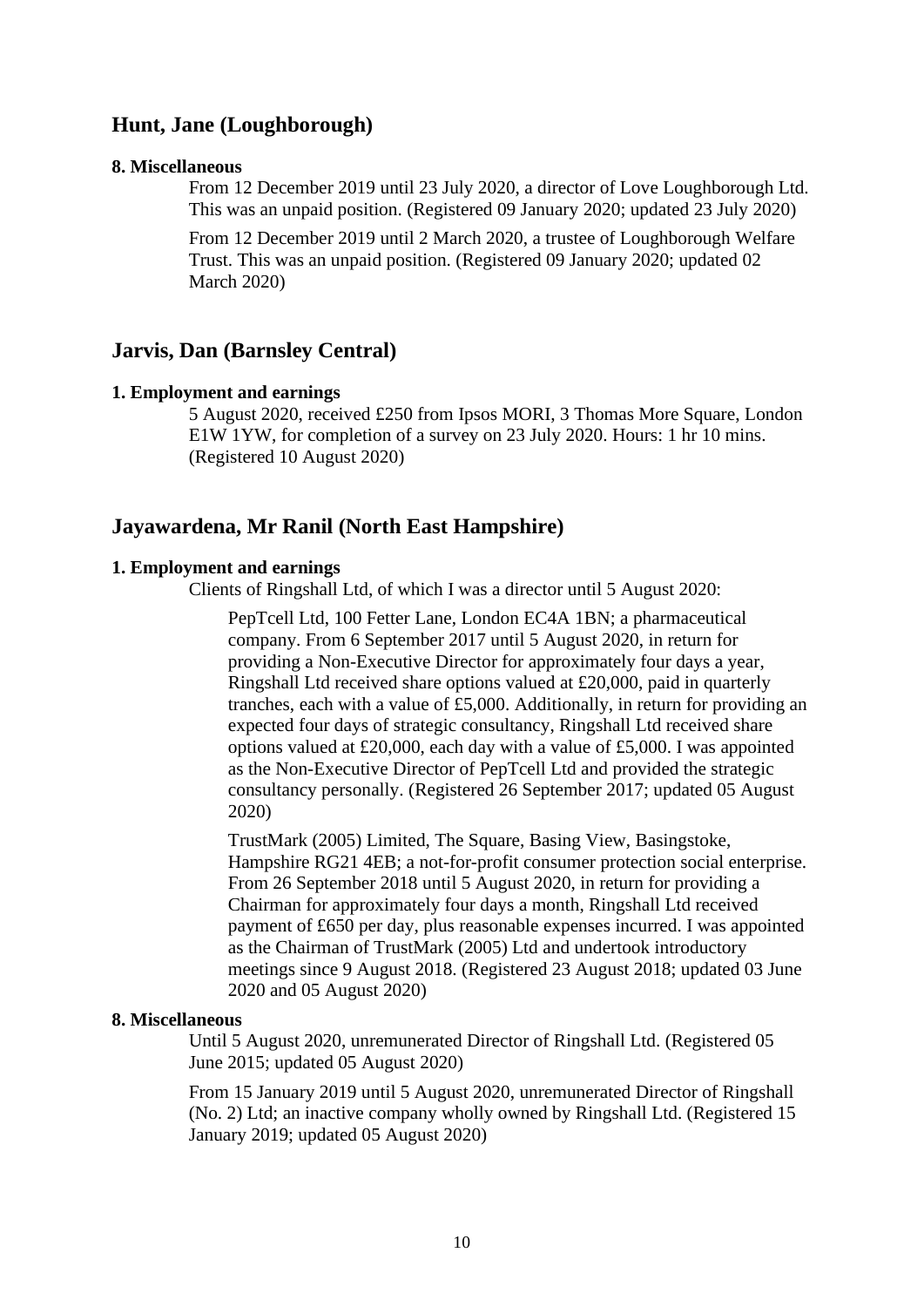From 21 June 2019 until 5 August 2020, unremunerated Director of Tecmo Solutions Ltd (previously Building a Better Britain Ltd); trading company of TrustMark (2005) Ltd and client of Ringshall Ltd. I was appointed as the Chairman. (Registered 22 August 2019; updated 23 March 2020 and 05 August 2020)

# **Knight, Julian (Solihull)**

### **1. Employment and earnings**

Payments from YouGov, 50 Featherstone Street, London EC1Y 8RT, for completing surveys:

9 July 2020, received £70. Hours: 45 mins. (Registered 03 August 2020)

31 July 2020, received £100. Hours: 1 hr. (Registered 10 August 2020)

# **McCarthy, Kerry (Bristol East)**

#### **1. Employment and earnings**

Payments from Savanta ComRes, 4 Millbank, London SW1P 3JA, for opinion research:

23 March 2020, payment of £75 for a survey completed on 27 February 2020. Hours: 20 mins. (Registered 07 August 2020)

9 June 2020, payment of £75 for a survey completed on 22 May 2020. Hours: 30 mins. (Registered 07 August 2020)

17 June 2020, payment of £75 for a survey completed on 10 April 2020. Hours: 20 mins. (Registered 07 August 2020)

17 June 2020, payment of £75 for a survey completed on 12 June 2020. Hours: 30 mins. (Registered 07 August 2020)

5 August 2020, payment of £75 for a survey completed on 29 July 2020. Hours: 30 mins. (Registered 07 August 2020)

Payments from YouGov, 50 Featherstone Street, London EC1Y 8RT, for opinion research:

28 February 2020, payment of £80 for a survey completed on 21 January 2020. Hours: 15 mins. (Registered 07 August 2020)

21 April 2020, payment of £50 for a survey completed on 19 February 2020. Hours: 20 mins. (Registered 07 August 2020)

21 April 2020, payment of £100 for a survey completed on 3 April 2020. Hours: 20 mins. (Registered 07 August 2020)

9 July 2020, payment of £70 for a survey completed on 6 May 2020. Hours: 25 mins. (Registered 07 August 2020)

31 July 2020, payment of £100 for a survey completed on 3 July 2020. Hours: 20 mins. (Registered 07 August 2020)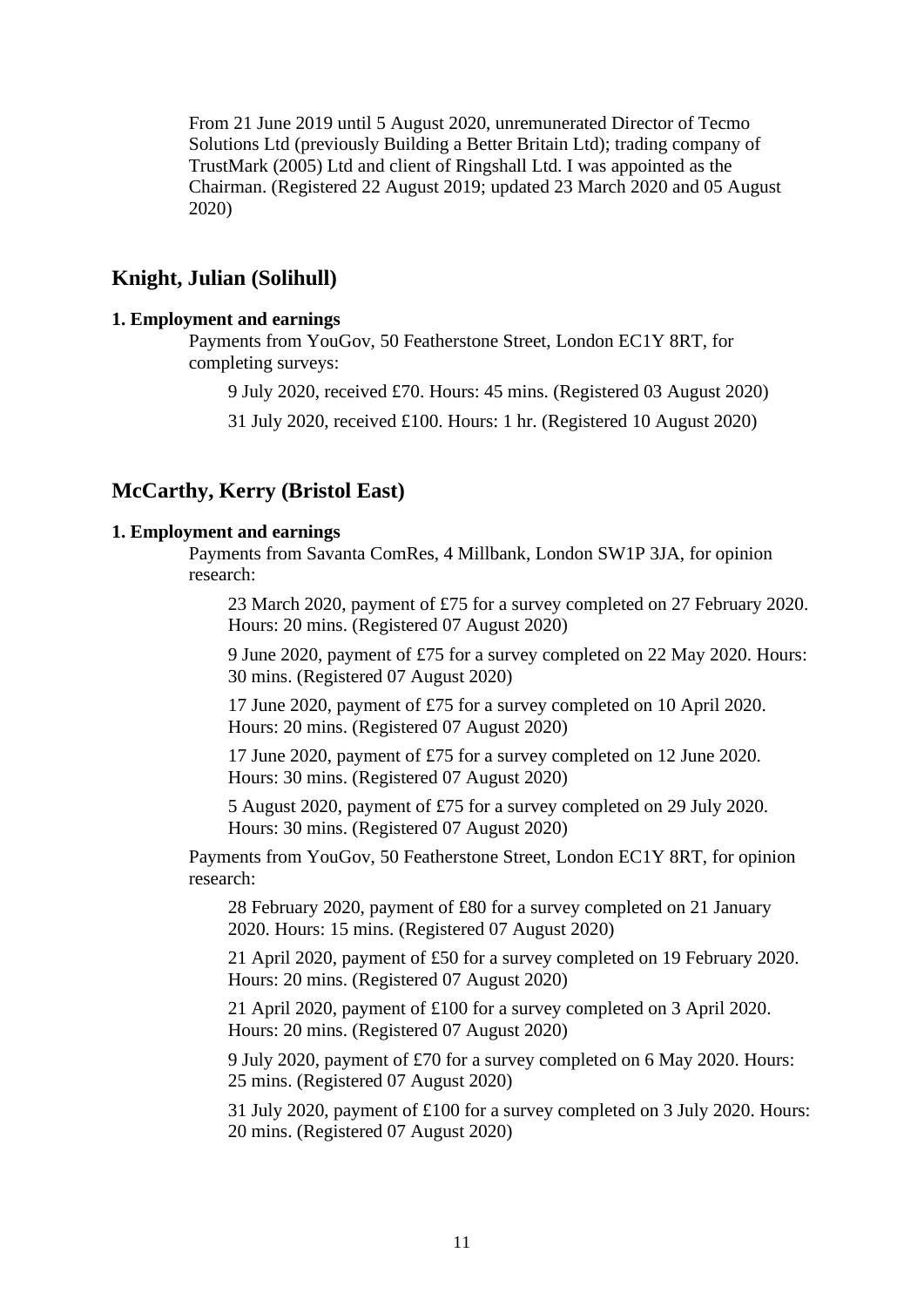# **Menzies, Mark (Fylde)**

#### **4. Visits outside the UK**

Name of donor: Ministry of Foreign Affairs, Qatar Address of donor: Qatar Embassy, 1 South Audley St, London W1K 1NB Estimate of the probable value (or amount of any donation): Flights, accommodation, food, and internal travel, total value £2,740 Destination of visit: Qatar Dates of visit: 15-19 February 2020 Purpose of visit: British-Qatar APPG visit to meet Ministers and officials, discuss the Gulf Cooperation Council crisis, Workers' rights, bilateral relations, and regional issues. (Registered 23 July 2020)

# **Moran, Layla (Oxford West and Abingdon)**

### **2. (b) Any other support not included in Category 2(a)**

Name of donor: Nick Bowers Address of donor: private Amount of donation, or nature and value if donation in kind: £5,000 to my leadership campaign Date received: 24 July 2020 Date accepted: 24 July 2020 Donor status: individual (Registered 27 July 2020)

Name of donor: Hugo Brunner Address of donor: private Amount of donation or nature and value if donation in kind: £2,500 to my leadership campaign Date received: 6 August 2020 Date accepted: 6 August 2020 Donor status: individual (Registered 06 August 2020)

# **Penning, Sir Mike (Hemel Hempstead)**

#### **8. Miscellaneous**

From 6 August 2020, Vice President of Care after Combat. This is an unpaid role. (Registered 10 August 2020)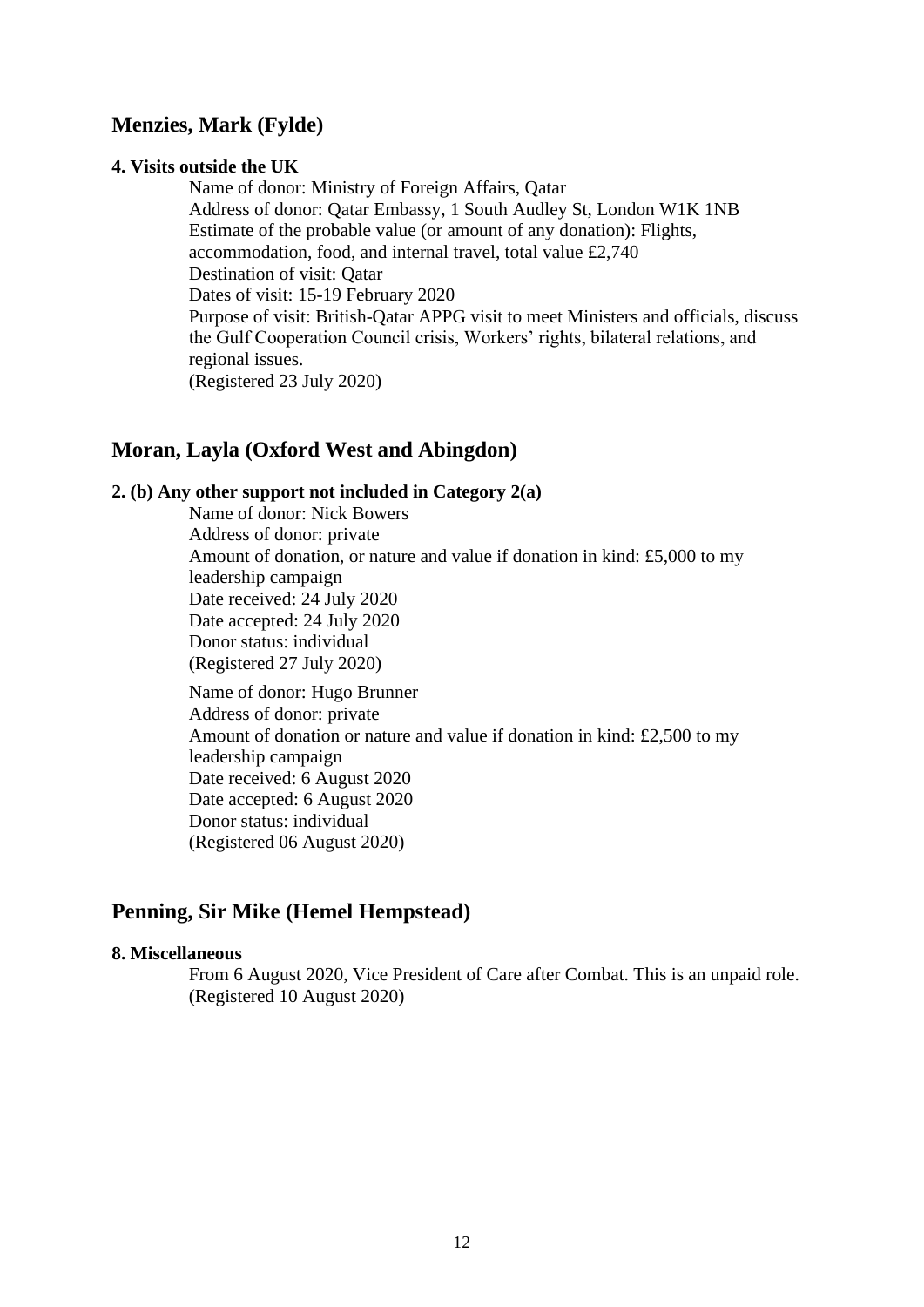# **Percy, Andrew (Brigg and Goole)**

#### **2. (a) Support linked to an MP but received by a local party organisation or indirectly via a central party organisation**

Name of donor: Aquind Ltd Address of donor: OGN House, Hadrian Way, Wallsend NE28 6HL Amount of donation or nature and value if donation in kind: £5,000 Donor status: company, registration 06681477 (Registered 27 July 2020)

Name of donor: Aquind Ltd Address of donor: OGN House, Hadrian Way, Wallsend NE28 6HL Amount of donation or nature and value if donation in kind: £5,000 Donor status: company, registration 06681477 (Registered 27 July 2020)

# **Philp, Chris (Croydon South)**

### **7. (ii) Other shareholdings, valued at more than £70,000**

Until 7 November 2019, BP Balkans Pluto (Cyprus); property development and investment in E Europe. (Registered 05 June 2015; updated 23 July 2020)

#### **8. Miscellaneous**

From 7 August 2018 until September 2019, unpaid Director of BP Balkans Pluto (Cyprus) Ltd; property development and investment in E Europe. (Registered 13 August 2018; updated 23 July 2020)

### **Qureshi, Yasmin (Bolton South East)**

#### **1. Employment and earnings**

Payments from YouGov, 50 Featherstone Street, London EC1Y 8RT, for surveys:

21 April 2020, received £100. Hours: 1 hr. (Registered 04 August 2020)

21 April 2020, received £100. Hours: 1 hr. (Registered 04 August 2020)

21 April 2020, received £50. Hours: 1 hr. (Registered 04 August 2020)

9 July 2020, received £70. Hours: 1 hr. (Registered 04 August 2020)

### **Rees, Christina (Neath)**

# **8. Miscellaneous**

Barrister, non-practising. (Registered 22 July 2020)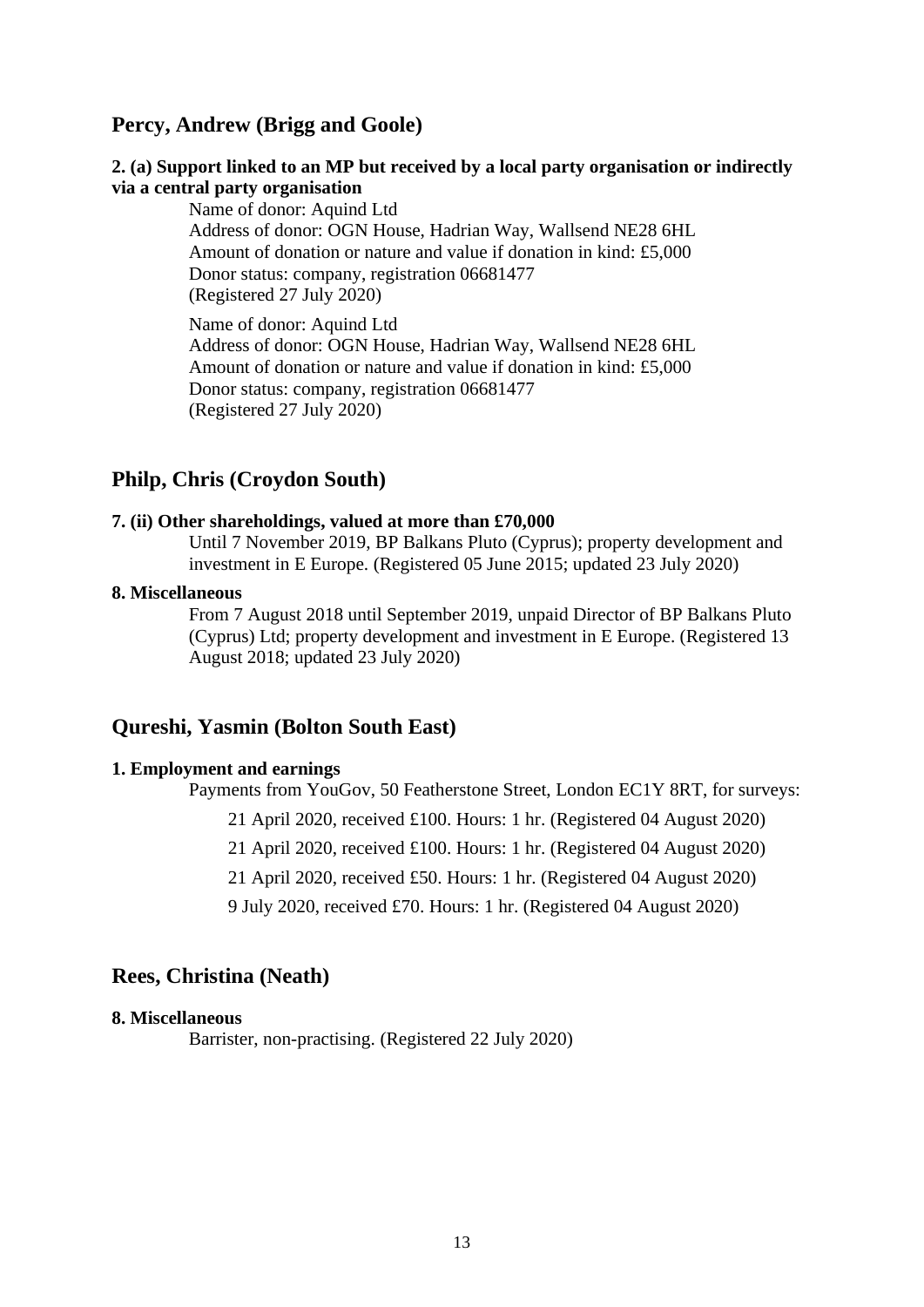# **Reeves, Ellie (Lewisham West and Penge)**

#### **1. Employment and earnings**

Payments from Savanta ComRes, Four Millbank, London SW1P 3JA, for completing surveys:

Payment of £75 expected for a survey completed on 13 July 2020. Hours: 30 mins. (Registered 29 July 2020)

Payments from YouGov, 50 Featherstone Street, London EC1Y 8RT, for completing surveys:

Payment of £100 expected for a survey completed on 13 July 2020. Hours: 30 mins. (Registered 29 July 2020)

Payment of £100 expected for a survey completed on 20 July 2020. Hours: 30 mins. (Registered 29 July 2020)

### **Richards, Nicola (West Bromwich East)**

#### **8. Miscellaneous**

From 20 July 2020, a trustee of the Albion Foundation, the charitable arm of West Bromwich Albion Football Club, which assists in the social and physical training of children attending schools in West Bromwich and the surrounding area. (Registered 10 August 2020)

# **Smith, Alyn (Stirling)**

#### **8. Miscellaneous**

From 14 July 2016, a Member (unpaid) of the First Minister's Standing Council on Europe, an advisory body to the Scottish Government. (Registered 23 July 2020)

From 20 July 2020, Political Adviser (unpaid) to the Political Advisory Board of the European Movement UK, a pressure group. (Registered 23 July 2020)

# **Smith, Chloe (Norwich North)**

### **2. (a) Support linked to an MP but received by a local party organisation or indirectly via a central party organisation**

Name of donor: Computer Service Centre Address of donor: 19 Meridian Way, Norwich NR7 0TA Amount of donation or nature and value if donation in kind: £4,200 in monthly instalments of £350 from April 2018 to March 2019 (12 months) Donor status: company, registration 4517529 (Registered 23 July 2020)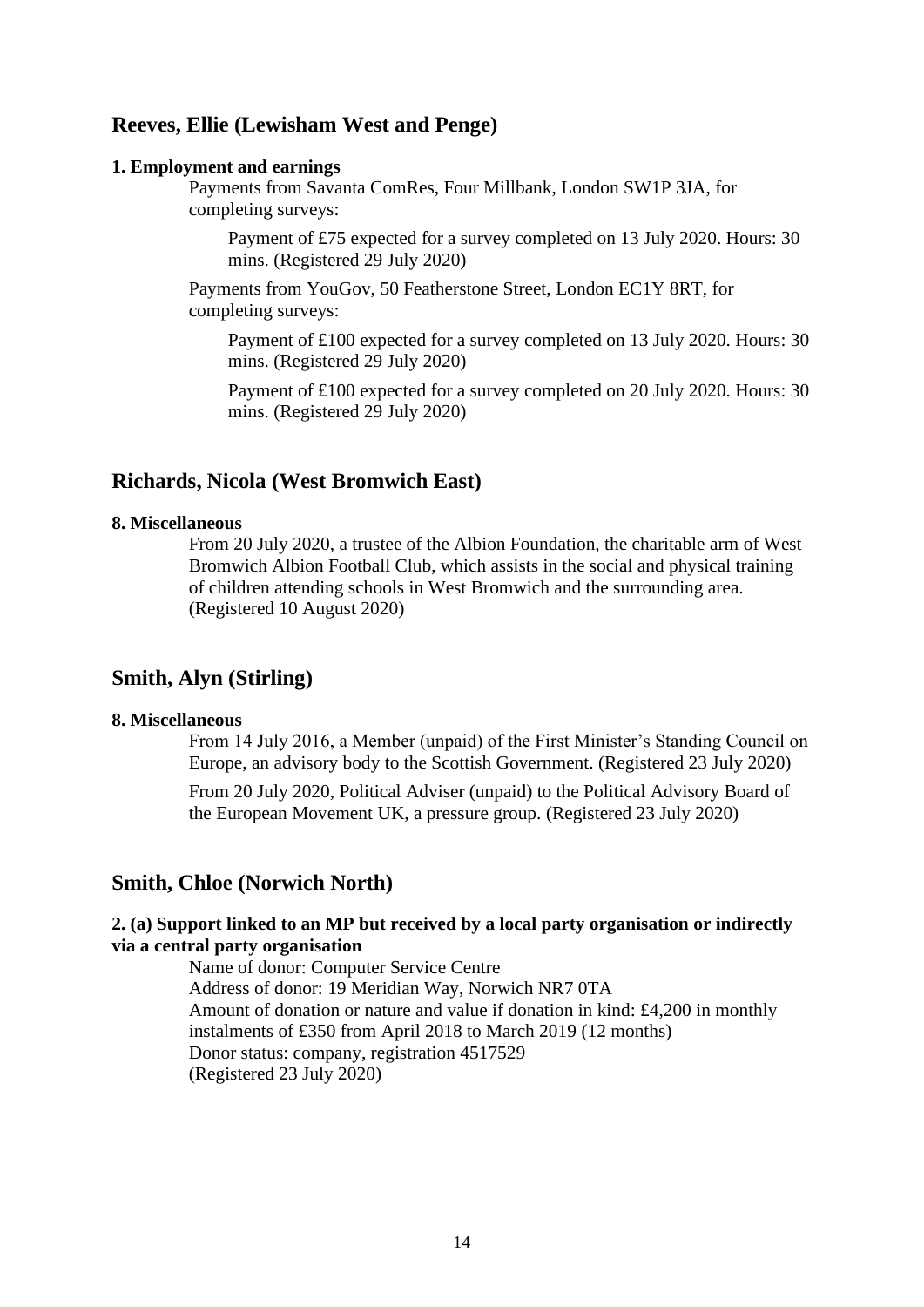Name of donor: Computer Service Centre Address of donor: 19 Meridian Way, Norwich NR7 0TA Amount of donation or nature and value if donation in kind: IT support from April 2018 to March 2019 (12 months), valued at £13,523.40 (inc VAT) Donor status: company, registration 4517529 (Registered 23 July 2020) Name of donor: Computer Service Centre Address of donor: 19 Meridian Way, Norwich NR7 0TA Amount of donation or nature and value if donation in kind: £4,550 received in monthly instalments of £350 from April 2019 to April 2020 (13 months) Donor status: company, registration 4517529 (Registered 23 July 2020) Name of donor: Computer Service Centre Address of donor: 19 Meridian Way, Norwich NR7 0TA Amount of donation or nature and value if donation in kind: IT support from April 2019 to April 2020 (13 months), valued at £14,356.30 (inc VAT) Donor status: company, registration 4517529 (Registered 23 July 2020) Name of donor: Computer Service Centre Address of donor: 19 Meridian Way, Norwich NR7 0TA

Amount of donation or nature and value if donation in kind: IT support for May and June 2020 (2 months), valued at £2,135.04 (inc VAT) Donor status: company, registration 4517529

(Registered 23 July 2020)

Name of donor: Computer Service Centre Address of donor: 19 Meridian Way, Norwich NR7 0TA Amount of donation or nature and value if donation in kind: IT support for July 2020 (1 month), valued at £1,069.45 (inc VAT) Donor status: company, registration 4517529 (Registered 31 July 2020)

# **Smith, Julian (Skipton and Ripon)**

# **1. Employment and earnings**

Payments from Ryse Hydrogen Ltd (affordable hydrogen distribution and dispensing assets) of Eighth Floor, 6 New Street Square, New Fetter Lane, London EC4A 3AQ, for work as an external adviser advising on business development. I consulted ACoBA about this appointment.

Fee of £15,000 plus VAT expected for work done in July 2020. Hours: 5 hrs. (Registered 04 August 2020)

From 1 August 2020 to 31 July 2021, I shall receive fees of £60,000 plus VAT a year, paid monthly, for an expected commitment of 20 hrs a year. (Registered 04 August 2020)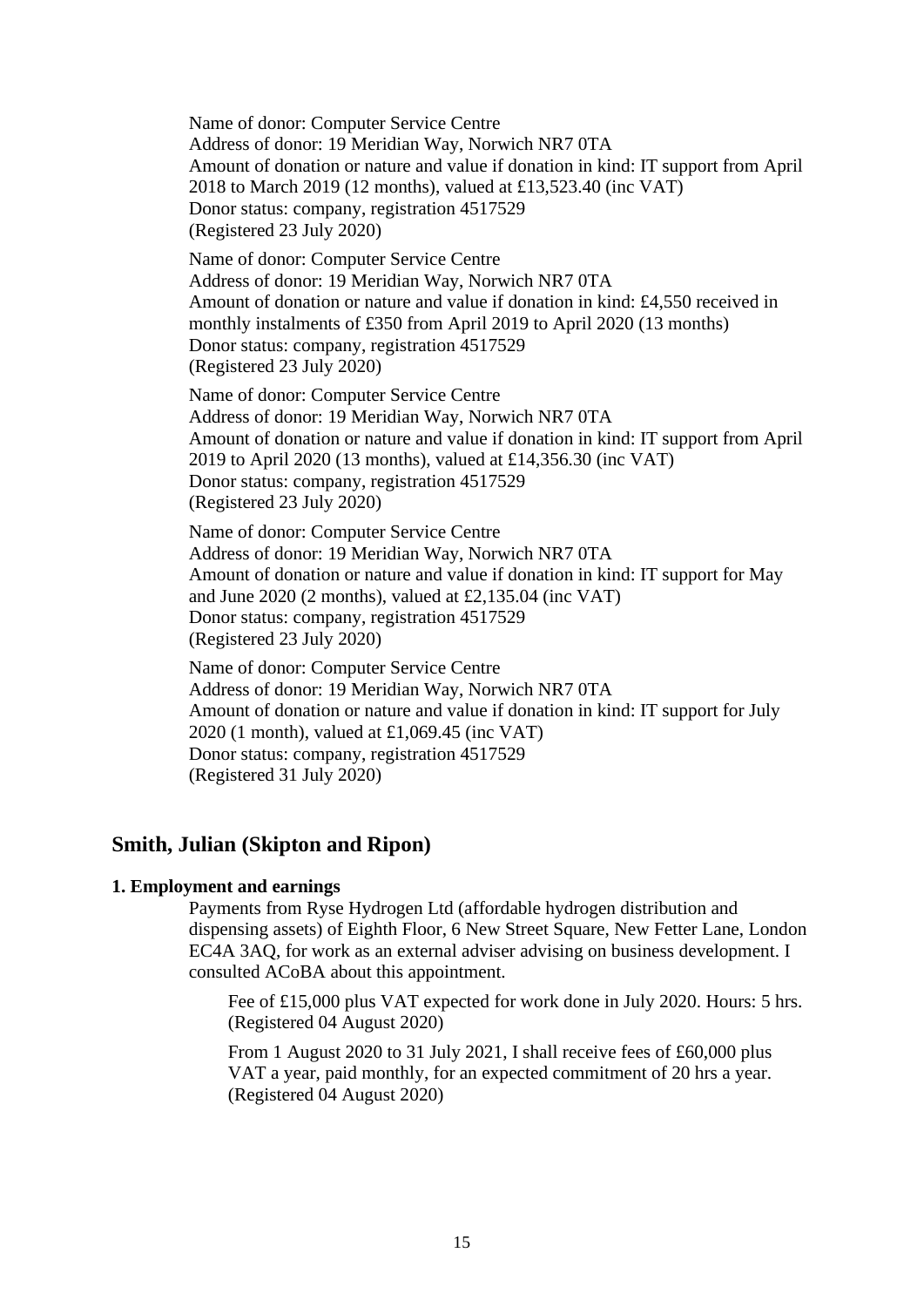# **Smith, Royston (Southampton, Itchen)**

#### **1. Employment and earnings**

Payments from Barker Mill Estates, Longdown, Marchwood SO40 4UH, for consultancy services:

7 July 2020, £6,000 received for the period 1 February 2020 – 30 April 2020. Hours: 30 hrs (10 hrs per month). (Registered 28 July 2020)

### **Swayne, Sir Desmond (New Forest West)**

#### **1. Employment and earnings**

Fees from ComRes, 4 Millbank, London SW1P 3JA, paid direct to charity:

9 March 2020, payment of £75 for a survey completed on 9 January 2020. Hours: 30 mins. (Registered 06 August 2020)

30 March 2020, payment of £75 for a survey completed on 18 February 2020. Hours: 30 mins. (Registered 06 August 2020)

4 June 2020, payment of £75 for a survey completed on 22 March 2020. Hours: 30 mins. (Registered 06 August 2020)

29 June 2020, payment of £75 for a survey completed on 30 April 2020. Hours: 30 mins. (Registered 06 August 2020)

1 July 2020, payment of £75 for a survey completed on 23 May 2020. Hours: 30 mins. (Registered 06 August 2020)

6 August 2020, payment of £75 for a survey completed on 7 July 2020. Hours: 30 mins. (Registered 06 August 2020)

Fees from YouGov, 50 Featherstone St, London EC1Y 8RT, paid direct to charity:

14 February 2020, payment of £110 for a survey completed on 14 January 2020. Hours: 45 mins. (Registered 27 July 2020)

14 March 2020, payment of £50 for a survey completed on 10 February 2020. Hours: 15 mins. (Registered 27 July 2020)

20 April 2020, payment of £100 for a survey completed on 16 March 2020. Hours: 30 mins. (Registered 27 July 2020)

7 May 2020, payment of £100 for a survey completed on 27 March 2020. Hours: 20 mins. (Registered 27 July 2020)

9 July 2020, payment of £70 for a survey completed on 4 June 2020. Hours: 30 mins. (Registered 27 July 2020)

9 July 2020, payment of £70 for a survey completed on 4 June 2020. Hours: 30 mins. (Registered 27 July 2020)

Fees from Ipsos MORI, 3 Thomas More Square, London E1W 1YW, paid direct to charity:

24 February 2020, payment of £200 for a survey completed on 14 January 2020. Hours: 1 hr. (Registered 28 July 2020)

29 July 2020, payment of £250 for a survey completed on 23 July 2020. Hours: 1.5 hrs. (Registered 30 July 2020)